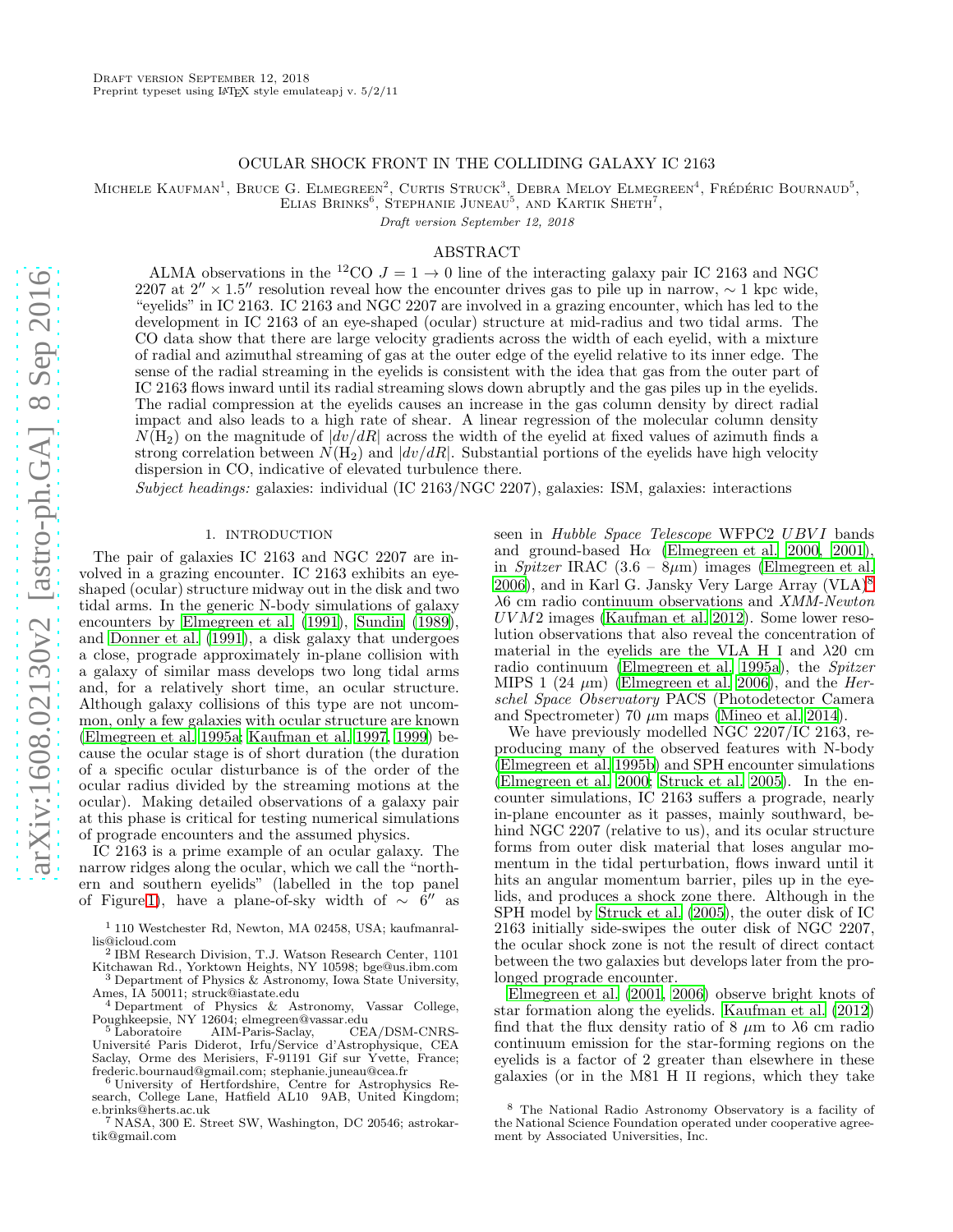as a reference standard). In that paper, we offer three possible explanations: shock-heated  $H_2$  in the eyelids, shock fragmentation of large grains down to polycyclic aromatic hydrocarbon (PAH) sizes to increase the number of small grains, or the accumulation of B stars in the eyelids from the previous 30 Myr of star formation.

We observed IC 2163/NGC 2207 in <sup>12</sup>CO  $J = 1 \rightarrow 0$ at a resolution of  $2'' \times 1.5''$  with the Atacama Large Millimeter Array (ALMA). The goal of the present paper is to use the ALMA data to look for the predicted gas flows into the eyelids that drive the pileup of gas there and to relate the observed streaming motions to the molecular gas densities in the ocular shock zone. This is a major test of the numerical simulations, and our results provide constraints on future models. In the H I observations by [Elmegreen et al. \(1995a\)](#page-13-3) there are indications of streaming motions around the oval. However the  $13.5'' \times 12''$ resolution of the H I data is too low compared to the  $\sim 6''$ width of the eyelid to get detailed information. In contrast, the spatial resolution afforded by the ALMA CO observations allows us to distinguish between the outer and the inner edges of each eyelid and thus measure the radial and tangential streaming of the gas at the outer edge of an eyelid relative to that at its inner edge.

From the NASA/IPAC Extragalactic Database (NED), we adopt a distance of  $35 \pm 2.5$  Mpc for IC 2163/NGC 2207 with a Hubble constant  $H = 73 \text{ km s}^{-1} \text{ Mpc}^{-1}$  and corrected for infall towards Virgo. Then  $1'' = 170$  pc, and the  $\sim 6''$  width of the eyelids corresponds to 1 kpc.

The velocities listed in this paper are heliocentric and, unless stated otherwise, use the radio definition of the nonrelativistic Doppler shift.

Section 2 describes our ALMA observations. Section 3 measures the velocity differences  $\Delta v$  and  $dv/dR$  across the width of each eyelid and compares the H I and CO velocity fields at the ocular. Section 4 presents the correlation between  $dv/dR$  and the molecular column densities  $N(\mathrm{H}_2)$  in the eyelids. Section 5 considers evidence for turbulence in the eyelids, and Section 6 summarizes our conclusions.

#### 2. OBSERVATIONS AND DATA REDUCTION

On 2014 April 3, IC 2163 and NGC 2207 were observed in <sup>12</sup>CO  $J = 1 \rightarrow 0$  emission in a mosaic of 34 pointings with the ALMA 12-m array of 32 antennae (two of which were subsequently completely flagged throughout the run due to outlying values of  $T_{sys}$ ). The observations are from Configuration C32-4 of Cycle 1. The on-source time was 38 minutes and the pointings were  $26''$  apart. The phase center was R.A., decl.  $(2000) = 06$  16 22.809, -21 22 30.71. Ganymede served as the flux calibrator with the Butler-JPL-Horizons 2012 frequency-dependent flux model, J0609-1542 served as the bandpass calibrator, and J0609-1542 served as the phase calibrator. Hanning smoothing was applied.

The uv-coverage ranged from 8.0 to 169 k $\lambda$ . The maximum recoverable scale with this ALMA configuration is  $15'' = 2.6$  kpc, which is appreciably broader than the IC 2163 eyelids or the spiral arms of NGC 2207. The only single-dish <sup>12</sup>CO  $\tilde{J} = 1 \rightarrow 0$  observations of this galaxy pair are a shallow mapping using several pointings with the Swedish ESO Submillimeter Telescope (SEST)  $(HPBW = 43'')$  by [Thomasson \(2004\)](#page-13-13), who does not list the total integrated CO flux. Due to lack of access to

<span id="page-1-0"></span>**Table 1**<br>Final ALMA <sup>12</sup>CO  $J = 1 \rightarrow 0$  Subcube<sup>a</sup>

| Parameter                       | Value                                    |
|---------------------------------|------------------------------------------|
| Configuration                   | $C32-4$                                  |
| Channel width                   | $10 \;{\rm km\;s^{-1}}$                  |
| Pixel size                      | 0.5''                                    |
| Cube Size                       | $551 \times 301$ pixels, 64 channels     |
| Weighting                       | Natural                                  |
| PSF (HPBW, PA)                  | $2.00'' \times 1.52''$ , $-68.5^{\circ}$ |
| rms noise per channel           | $3.7 \mathrm{mJy}\ \mathrm{beam}^{-1}$   |
| $T_h/I(CO)$                     | 30.7 K/Jy beam <sup>-1</sup>             |
| Velocity range of line-flux     | $2517 - 3067$ km s <sup>-1</sup>         |
| Total integrated $S(CO)$        | $500 \pm 5$ Jy km s <sup>-1</sup>        |
| Peak Dynamic range <sup>b</sup> | 24                                       |

<sup>a</sup> Velocities are heliocentric, radio definition

<sup>b</sup> Peak brightness in the channel maps is on the northern eyelid.

any suitable observations, our interferometric data could not be combined with single-dish observations. As described in [Struck et al. \(2005\)](#page-13-12), the SEST observations find CO emission from both disks, with brighter emission from IC 2163, and the CO emission does not seem to be concentrated on the massive H I clouds identified by [Elmegreen et al. \(1995a\)](#page-13-3). The SEST spectrum of IC 2163 is double peaked, hinting that some of the emission is from the eyelids. The missing short-spacing data in our ALMA maps could lead to underestimates of the total CO flux of each galaxy. However, because diffuse CO emission will be more spread out than our 2.6 kpc maximum recoverable scale, it should make only a minimal contribution to the molecular column densities of the clumped emission we are studying and is unlikely to affect the velocities at the eyelids which are the main focus of this paper.

The CASA 4.2.1 software package was used for the data reduction. Calibration and flagging were carried out by the ALMA Data Reduction Team. We subsequently checked the data and flagged one high amplitude spike in the target observations. Using the CASA clean routine, a cleaned data cube of line emission from the galaxy pair was made with natural weighting, a central frequency of 114.1973 GHz and a total bandwidth of 0.3845 GHz.

For the data analysis we used the AIPS software package. To select areas of genuine CO emission, we convolved the above cube to 6′′ resolution, clipped it at 2.5 times its rms noise, and retained regions of emission only if they appear in at least two adjacent channels. The result was applied as a blanking mask to the original cube, and after correcting for primary-beam attentuation, we took a  $551 \times 301$  pixel  $\times 64$  channel subcube which contains all of the line-emission in the masked, primary-beam corrected cube.

Table [1](#page-1-0) lists the properties of this subcube, which was used for calculating the moment maps. We also blanked the image of the intensity-weighted velocity field and the velocity dispersion image where the CO surface brightness  $I(\text{CO}) \leq 200 \text{ Jy beam}^{-1} \text{ m s}^{-1}$  in the CO surface density map. A surface brightness of 200 Jy beam<sup>-1</sup> m s<sup>-1</sup> is equivalent to 2.7× the rms noise over two channel widths.

Except as noted in Section 3.1 below, the correction for primary beam attenuation is a factor of  $1.0 - 1.2$  for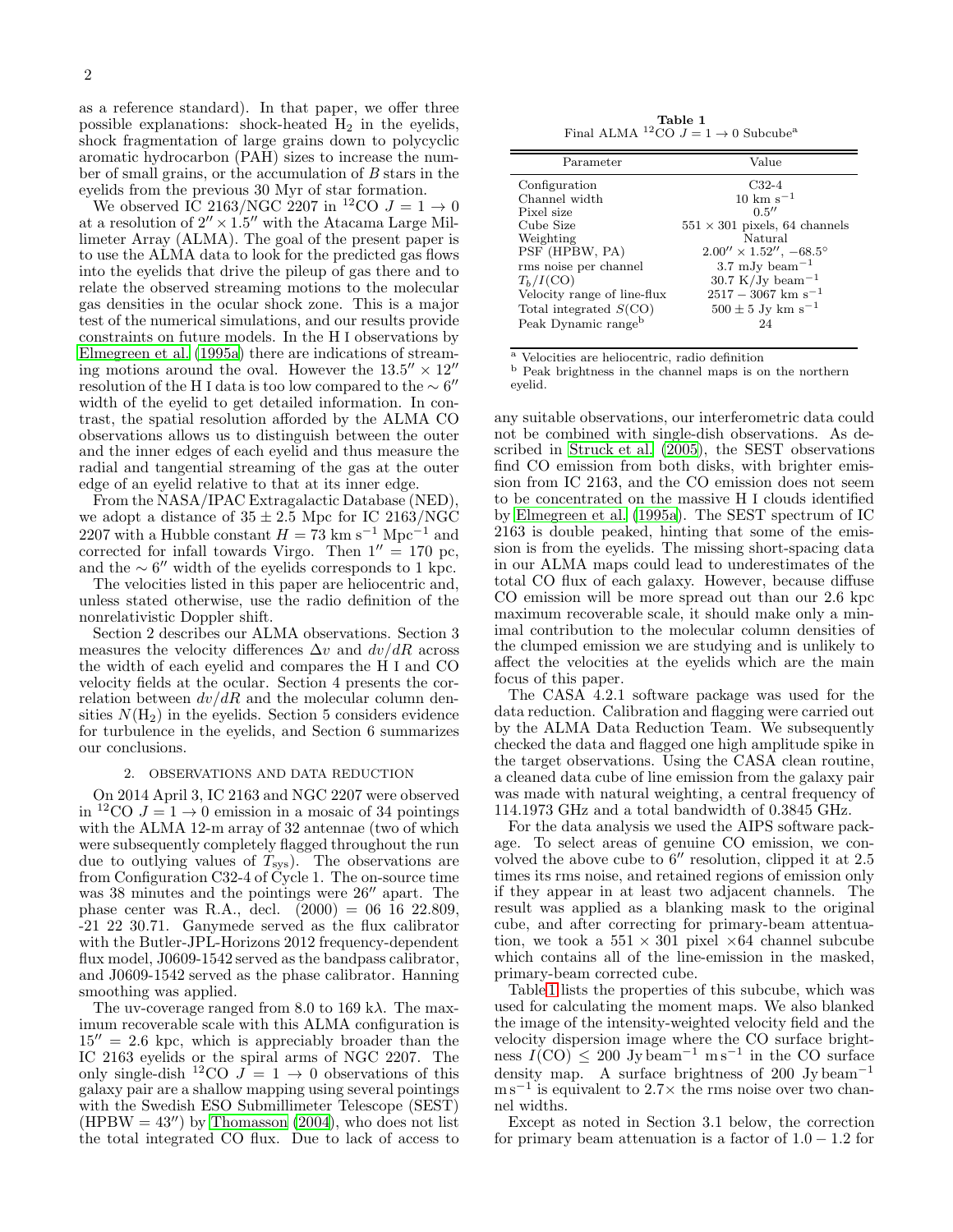

<span id="page-2-0"></span>Figure 1. Top: Composite color image of IC 2163 (the galaxy on the left) and NGC 2207 (the galaxy on the right) with the HST B image in cyan and the <sup>12</sup>CO  $J = 1 \rightarrow 0$  integrated intensity image in red. Bottom: Color-coded I(CO) overlaid with contours of Spitzer 8  $\mu$ m emission at 4 and 8 MJy sr<sup>−1</sup>. The wedge is in units of Jy beam<sup>−1</sup> km s<sup>−1</sup>, where 1 Jy beam<sup>−1</sup> is equivalent to  $T_b = 30.7$  K, and 1 Jy beam<sup>−1</sup> km s<sup>−1</sup> corresponds to  $N(H_2) = 88.6$   $M_{\odot}$  pc<sup>−2</sup>.

almost all of the CO emission from the galaxy pair in the ALMA map.

To convert the values of CO surface brightness to molecular column density, we take  $X_{CO} = 1.8 \pm 0.3 \times 10^{20}$  $(H_2 \text{ cm}^{-2})/(K \text{ km s}^{-1})$  from [Dame et al. \(2001](#page-13-14)).

The observations also yielded a continuum image centered on 102.3 GHz. The brightest continuum source is well below the rms noise in the spectral-line cube.

We compare our CO images of IC 2163 with the VLA H I observations by [Elmegreen et al. \(1995a](#page-13-3)). The latter have a point spread function (PSF) with FWHM equal to  $13.5'' \times 12''$ ,  $PA = 90^\circ$ . We use an H I surface density image made from a masked cube with a channel width of  $21 \text{ km s}^{-1}$  and rms noise per channel = 0.73 mJy beam<sup>-1</sup> and an H I velocity field image made from a masked cube with a channel width of  $5.25 \text{ km s}^{-1}$  and rms noise = 1.3 mJy beam<sup>−</sup><sup>1</sup> .

We also display the HST image from [Elmegreen et al.](#page-13-6) [\(2000\)](#page-13-6), the H $\alpha$  image from [Elmegreen et al. \(2001\)](#page-13-7), the  $Spitzer 8 \mu m$  image from [Elmegreen et al. \(2006\)](#page-13-8), and the HiRes deconvolution image from [Velusamy et al. \(2008](#page-13-15)) of the *Spitzer* 24  $\mu$ m data.

# 3. VELOCITIES AT THE EYELIDS

3.1. CO Velocity Differences across the Eyelid Width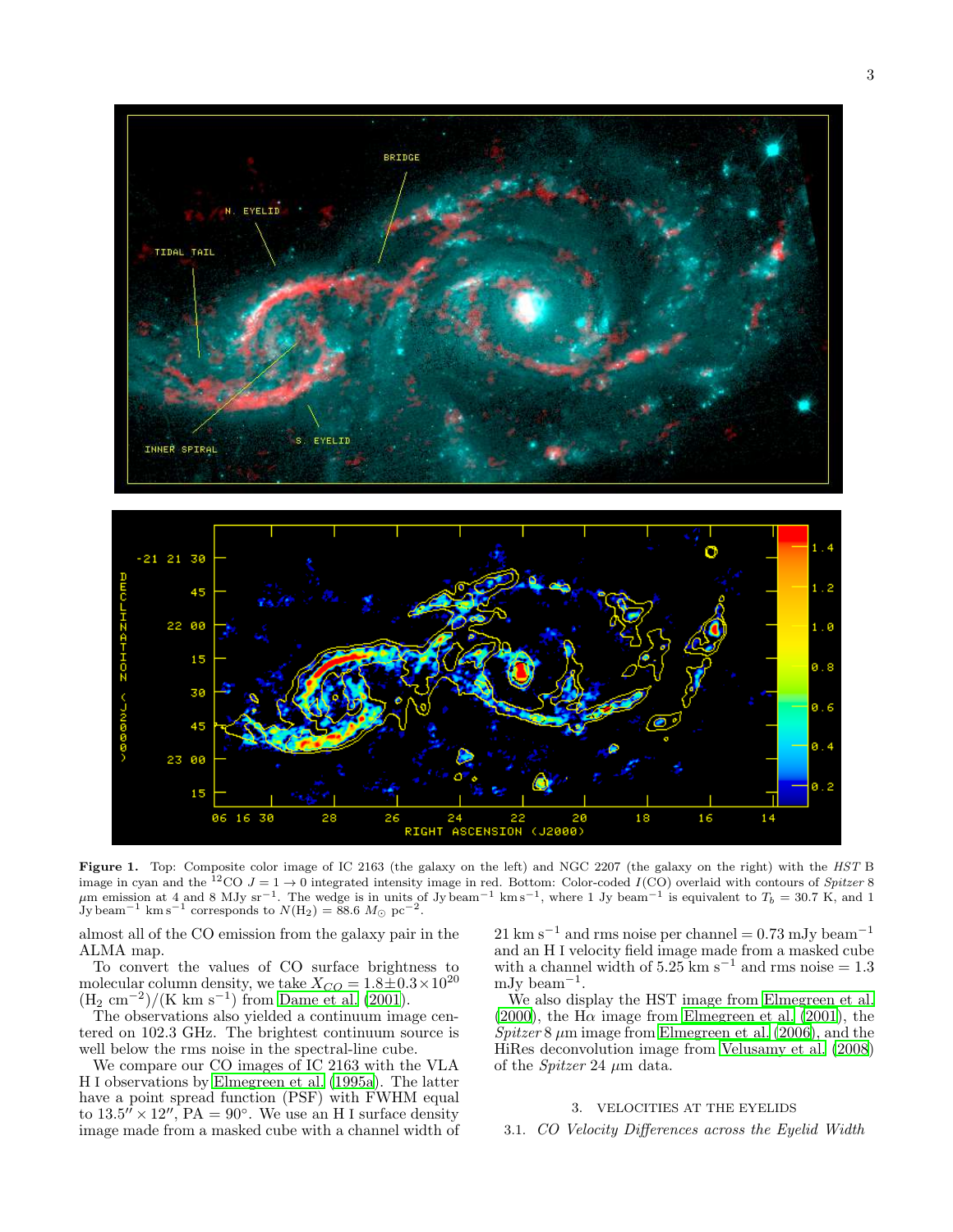The top panel in Figure [1](#page-2-0) displays a composite color image of IC 2163/NGC 2207 with the HST B image from [Elmegreen et al. \(2000\)](#page-13-6) in cyan and the surface brightness image from our ALMA CO data in red. Features of interest in IC 2163 are marked in this figure. In the bottom panel of Figure [1](#page-2-0) the color-coded  $I(CO)$  image is overlaid with contours of *Spitzer* 8  $\mu$ m emission at 4 and 8 MJy  $sr^{-1}$ . This figure shows that along the eyelids in IC 2163 and along the spiral arms of NGC 2207, the CO emission occupies the same narrow ridge as the  $8 \mu m$  emission. For clarity, higher level and lower level contours of 8  $\mu$ m surface brightness are omitted. The molecular gas in IC 2163 is strongly concentrated in the northern and southern eyelids, with fainter CO emission from the inner spiral arms, the portion of the tidal tail included in this field, and part of the tidal bridge extension of the northen eyelid, until it blends, in projection, with a spiral arm of NGC 2207. The eyelids are generally much brighter in CO than the spiral arms of NGC 2207; the highest molecular column density in the galaxy pair (including the nucleus of NGC 2207) is on the northern eyelid.

In the outer northeastern part of the field in Figure [1](#page-2-0) (R.A. east of 06 16 28 with decl. north of -21 21 50), no H I emission is detected [see Section 3.2 below and [Elmegreen et al. \(2016\)](#page-13-16)], so the CO emission there is probably not real. At this outlying location and at an analogous outlying location in the southwestern part of the field in Figure [1,](#page-2-0) the correction for CO primary beam exceeds a factor of 1.3.

Figure [2](#page-4-0) displays the CO velocity field of IC 2163/NGC 2207. We note that the CO isovelocity contours on the eyelids make a shallow angle with respect to the outer edge of each eyelid. The velocity field image reveals that over a wide range of azimuth, there is a large velocity gradient across the  $\sim$  1 kpc width of the eyelid at any given azimuth. We define the line-of-sight velocity difference between the outer and the inner edge of the eyelid as

$$
\Delta v \equiv v_{\text{outer}} - v_{\text{inner}}.\tag{1}
$$

The values of  $\Delta v$  for the eyelids are much greater than the velocity differences across the width of the spiral arms in NGC 2207. At some locations along the eyelids, cuts across the eyelid width perpendicular to the eyelid ridgeline yield values of  $\Delta v$  in excess of 100 km s<sup>-1</sup>.

For measurement and analysis of the velocities at the eyelids, we transformed the images of IC 2163 to face-on polar coordinates. We adopted values of the projection parameters of IC 2163 from [Elmegreen et al. \(1995a](#page-13-3)[,b](#page-13-11)), i.e., we take the intersection of the plane of the disk with the plane of sky on the receding side as the H I kinematic major axis at position angle  $\overline{PA} = 65^\circ$  and the disk inclination i as  $40^{\circ}$  (where  $i = 0$  for face-on). The ocular is intrinsically more oval than it appears in the sky-plane [\(Elmegreen et al. 1995b\)](#page-13-11). For the transformation to polar coordinates, we take the center as the nucleus, which is at the center of the oval. The receding, approaching, near, and far sides of IC 2163 are identified in the skyplane image of the CO surface brightness in Figure [3.](#page-4-1) The long lines in this figure are labelled with the value of the azimuthal angle  $\hat{\theta}$  in face-on polar coordinates, i.e., the kinematic major axis at  $\theta = 0^{\circ}$  and 180° and the kinematic minor axis at  $\theta = 90^{\circ}$  and 270°. The azimuth  $\theta$  is measured counterclockwise from the receding kinematic major axis at  $PA = 65^\circ$ .

Figure [4](#page-5-0) displays the CO surface brightness image and the CO velocity field in face-on polar coordinates. The H I kinematic minor axis on the side nearest us is at  $\theta = 270^{\circ}$  (as indicated in Figure [3\)](#page-4-1). Then the observed line-of-sight velocity

$$
v_{\text{obs}}(R,\theta) = v_{\text{sys}} + [v_R(R,\theta)\sin\theta + v_{\theta}(R,\theta)\cos\theta]\sin i + v_z\cos i,
$$
 (2)

where  $R$  is the face-on galactocentric radius,  $v_R$  is positive for expansion, and  $v_{\theta}$  is the sum of the circular velocity  $v_c$  and tangential streaming  $v_t$ . Because the tidal peturbation to IC 2163 is nearly in-plane, we assume that across the eyelid width,  $\Delta v_z$  for the molecular gas is negligible compared to  $\Delta v_R$  or  $\Delta v_t$ . In Figure [4,](#page-5-0) the southern eyelid starts at  $\theta \approx 75^{\circ}$ , and the northern eyelid starts at  $\ddot{\theta} \approx 250^{\circ}$ .

For the eyelid measurements of each parameter, i.e., the line-of-sight  $(LOS)$  velocity, the face-on radius  $R$ , the difference in face-on radius  $\Delta R = R_{\text{outer}} - R_{\text{inner}}$  between the outer and inner edges of the eyelid, and the LOS column density  $N(\text{H}_2)$ , we defined the edge of the eyelid as the closest pixel position to where  $I(CO) = 200$ Jy beam<sup>−</sup><sup>1</sup> m s<sup>−</sup><sup>1</sup> except for the following two transition regions at the ends of the eyelids. Specifically, to distinguish between CO emission from the southern eyelid and that from the inner spiral at  $\theta = 167^\circ - 174^\circ$  and to distinguish between CO emission from the northern eyelid and that from the transition to the tidal tail at  $\ddot{\theta} = 28^{\circ} - 37^{\circ}$ , we used the location of IRAC 4 clumps as a guide. The transformation from plane-of-sky to face-on polar coordinates resulted in a pixel size of  $2.3^{\circ}$  for the azimuthal angle  $\theta$ . We measured the values of  $\Delta v$  at one pixel  $(2.3^{\circ})$  intervals of  $\theta$  in the polar coordinate image, with the line-of-sight velocity measured at the same value of  $\theta$  at both edges. We then averaged our measurements over four pixels  $(9.3^{\circ})$  in  $\theta$  as that gives an arclength  $R\Delta\theta$  approximately equal to the FWHM of the PSF at the smallest value of  $\overline{R}$  on the inner edge of an eyelid.

Table [2](#page-5-1) lists the values of the LOS velocity difference  $\Delta v$  and the difference in face-on radius  $\Delta R$  between the outer and inner edges of the eyelid. The values of  $N(\text{H}_2)$ in this table are averages for the area between the inner and outer edges of the eyelid. For  $\Delta R$  and  $N(\text{H}_2)$ , we used the same values of  $\theta$  and averaged over the same 9.3° in azimuth as for  $\Delta v$ . Given the channel width, the minimum uncertainty in  $\Delta v$  is 7 km s<sup>-1</sup>. The uncertainties listed for  $\Delta v$  in Table [2](#page-5-1) are either 7 km s<sup>−1</sup> or the standard error of the mean in averaging over  $9.3^{\circ}$  in  $\theta$ , whichever is greater. The rms noise in the CO channel maps times the channel width is 37 Jy beam<sup>-1</sup> m s<sup>-1</sup>, equivalent to  $N(\text{H}_2) = 3.3 \text{ M}_{\odot} \text{ pc}^{-2}$ . The uncertainties listed for  $N(H_2)$  in Table [2](#page-5-1) are either 3.3  $M_{\odot}$  pc<sup>-2</sup> or the standard error of the mean in averaging over 9.3° in  $\theta$ , whichever is larger.

The observed large values of  $\Delta v$  over a wide range of azimuth (see Table [2\)](#page-5-1) argue for a mixture of radial and azimuthal streaming of gas at the outer edge of the eyelid with respect to gas at the inner edge of the eyelid. With the adopted orientation of IC 2163, outer disk gas that streams radially inward, slows down radially in the ocular ridge and speeds up azimuthally there, would produce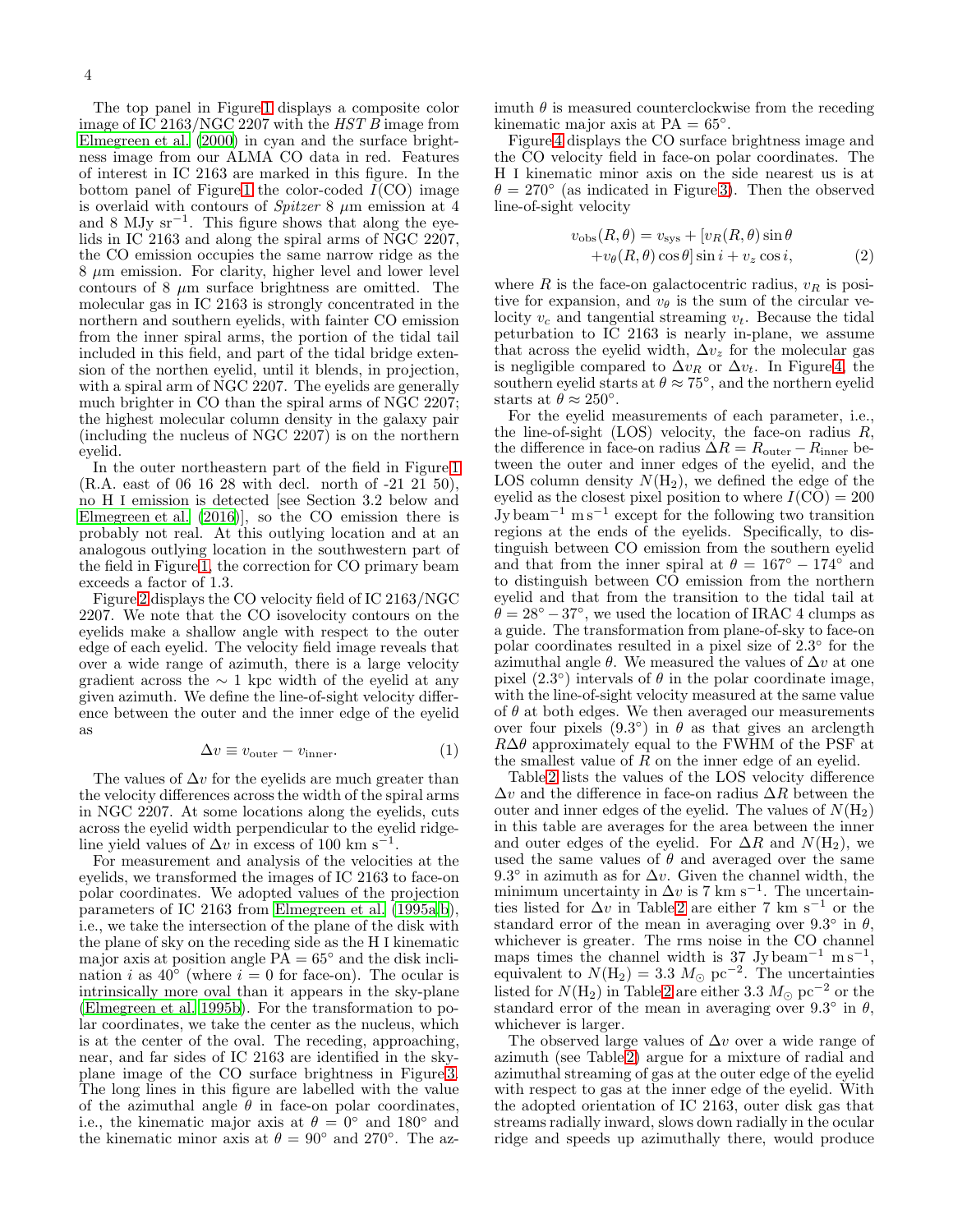

Figure 2. CO velocity field of IC 2163 and NGC 2207. The wedge is in units of km s<sup>-1</sup>. There is a large difference in line-of-sight velocity across the  $\sim 6''$  width of each eyelid.

<span id="page-4-0"></span>

<span id="page-4-1"></span>Figure 3. Grayscale and contour display of  $I(CO)$  image of IC 2163. Contour levels are at 200, 500, 1000, 2000, and 5000 Jy beam<sup>-1</sup> m s<sup>-1</sup>, where 1 Jy beam<sup>-1</sup> is equivalent to  $T_b = 30.7$ K and the lowest contour level is equivalent to  $2.7\times$  the rms noise over two channel widths. The long lines labelled with the values of the azimuth  $\theta$  mark the kinematic major axis at  $\theta = 0^{\circ}$  and 180<sup>°</sup> and the H I kinematic minor axis at  $\theta = 90^{\circ}$  and 270<sup>°</sup>, with  $\theta$  measured ccw from the receding major axis. The brighest CO emission in the galaxy pair occurs on the northern eyelid and has a maximum  $I(CO)$  of  $5.64 \times 10^3$  Jy beam<sup>-1</sup> m s<sup>-1</sup>, corresponding to an LOS  $N(\text{H}_2)$  of 500  $M_\odot$  pc<sup>-2</sup>.

 $\Delta v$  positive on much of the northern eyelid, i.e., from  $\theta =$  $270^{\circ} - 360^{\circ}$ , and  $\Delta v$  negative on much of the southern eyelid, i.e., from  $\theta = 90^{\circ} - 180^{\circ}$ . This is in the same sense as the observed values. Thus the observed CO velocity field is consistent with the idea that gas from the outer part of IC 2163 flows inward until its radial streaming slows down abruptly to produce the thin pileup zone in the eyelids.

In Table [2](#page-5-1) the positive values of  $\Delta v$  for  $\theta = 6^{\circ} - 34^{\circ}$ , as the gas in the northern eyelid approaches the H I tidal tail, probably mean that the  $\Delta v_{\theta} \cos \theta$  term in Equation 2 dominates in this range. The values of  $|\Delta v|$  are smaller at the extreme eastern and extreme western ends of each eyelid than elsewhere on the eyelid; according to the encounter simulations, the material there originated in regions that experienced weaker tidal torque.

On the northern eyelid at  $\theta = 270^{\circ}$ ,  $\Delta v$  results from radial streaming only and has an LOS value of  $110 \pm 26$ km s<sup>-1</sup>, equivalent to  $\Delta v / \sin i = 171 \pm 40$  km s<sup>-1</sup> in the plane of the disk. At  $\theta = 0^{\circ}$  on the northern eyelid,  $\Delta v$ results from azimuthal motions only, and the value of  $\Delta v / \sin i$  is 96 ± 11 km s<sup>-1</sup>. Thus there is considerable shear associated with tangential streaming since it is unlikely that the circular velocity changes by an amount this large across the 1 kpc width of the eyelid. The tangential streaming at  $\theta = 0^{\circ}$  has an appreciably smaller magnitude than the radial streaming at  $\theta = 270^{\circ}$ , but the values of  $v_R$  and  $v_t$  probably vary with  $\theta$ . On the southern eyelid at  $\theta = 90^{\circ}$ ,  $|\Delta v|$  results from radial streaming only, and the value of  $|\Delta v| / \sin i = 92 \pm 11$  km s<sup>-1</sup>.

Column (5) of Table [2](#page-5-1) lists the difference approximation to the directional derivative in the disk-plane of the velocity with respect to  $R$  across the width of the eyelids for  $\theta$  fixed:

$$
\frac{dv}{dR} = \frac{\Delta v(\sin i)^{-1}}{\Delta R},\tag{3}
$$

where  $\Delta v$  is the LOS velocity difference from the Column (2) and  $\Delta R$  is the difference in face-on radius in kpc. Note that this includes radial and tangential streaming. Except at the extreme eastern and extreme western ends of the southern eyelid and at the extreme western end of the northern eyelid, the values of  $|dv/dR|$  are all quite large, with values in excess of 150 km s<sup>-1</sup> kpc<sup>-1</sup> on a significant part of the northern eyelid and  $80 - 90$  km  $s^{-1}$  kpc<sup>-1</sup> on the southern eyelid. The velocity gradient is greater than or equal to the directional derivative, and thus the velocity gradients across the eyelids are large. Such large values are qualitatively consistent with the encounter simulation predictions that the eyelid compression region is a shock zone.

For the rest of this paper, we shall assume that the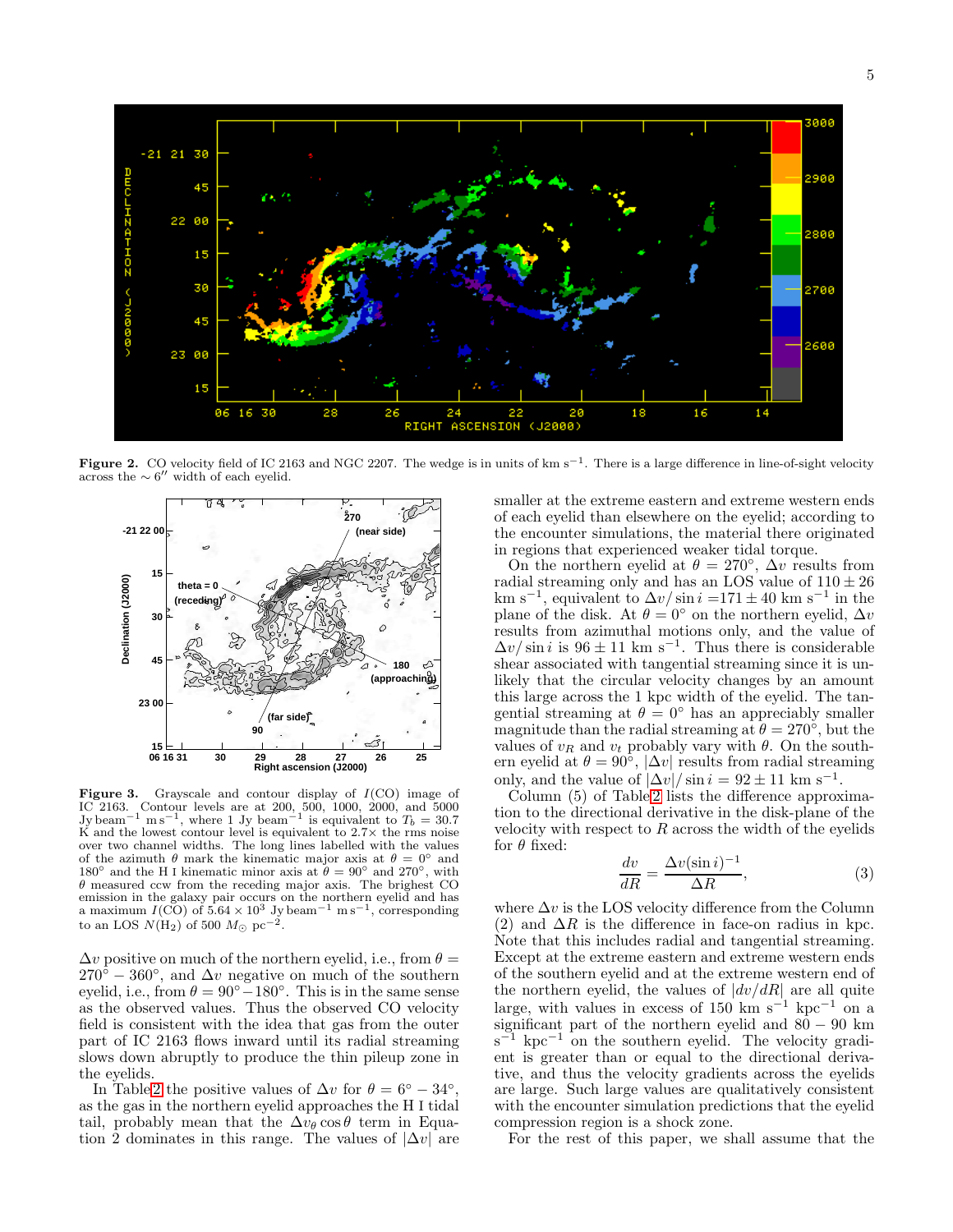

<span id="page-5-0"></span>Figure 4. Images in face-on polar coordinates, with the CO integrated intensity image on the left and the CO velocity field on the right. The units of the I(CO) wedge are Jy beam<sup>-1</sup> km s<sup>-1</sup>, and the units of the velocity wedge are km s<sup>-1</sup>. The azimuth  $\theta$  is measured ccw from the receding kinematic major axis. The radius is in arcsec.

<span id="page-5-1"></span>

| $\theta$           | $\Delta v$    | $N(H_2)$                    | $\Delta R$        | dv/dR                  |
|--------------------|---------------|-----------------------------|-------------------|------------------------|
|                    | $(km s^{-1})$ | $(M_{\odot}~{\rm pc}^{-2})$ | $(\text{arcsec})$ | $(km s^{-1} kpc^{-1})$ |
| $\binom{\circ}{1}$ | (2)           | (3)                         | (4)               | (5)                    |
|                    |               |                             |                   |                        |
| Northern Eyelid    |               |                             |                   |                        |
| 263.6              | $31 \pm 7$    | $63.9 \pm 4.9$              | 10.4              | $27 \pm 6$             |
| 272.9              | $110 \pm 26$  | $91.7 \pm 3.4$              | 8.1               | $124 \pm 29$           |
| 282.2              | $127 \pm 22$  | $114.6 \pm 3.3$             | 7.2               | $161 \pm 28$           |
| 291.5              | $179 \pm 20$  | $153.3 \pm 16.1$            | 6.5               | $252 \pm 28$           |
| 300.8              | $148 \pm 28$  | $170.8 \pm 5.6$             | 7.3               | $186 \pm 35$           |
| 310.1              | $102 \pm 24$  | $151.3 \pm 3.8$             | 4.5               | $207 \pm 49$           |
| 319.4              | $117 \pm 12$  | $142.9 \pm 4.3$             | 4.2               | $255 \pm 26$           |
| 328.7              | $71 + 7$      | $113.9 \pm 14.2$            | 4.3               | $151 \pm 15$           |
| 338.0              | $40\pm9$      | $71.9 \pm 3.3$              | 4.5               | $81 \pm 18$            |
| 347.2              | $58\pm8$      | $84.5 \pm 4.7$              | 5.6               | $95 \pm 13$            |
| 356.5              | $63 \pm 7$    | $76.4 \pm 4.0$              | 7.4               | $78 \pm 9$             |
| 5.8                | $61 \pm 7$    | $63.8 \pm 3.3$              | 5.8               | $96 \pm 11$            |
| 15.1               | $57 \pm 7$    | $62.0 \pm 3.3$              | 4.0               | $130 \pm 16$           |
| 24.4               | $48 \pm 7$    | $65.7 \pm 3.3$              | 4.6               | $95 \pm 14$            |
| 33.7               | $37 \pm 7$    | $48.6 \pm 4.0$              | 3.8               | $89 \pm 17$            |
| Southern Eyelid    |               |                             |                   |                        |
| 75.5               | $9 \pm 20$    | $40.3 \pm 7.0$              | 10.0              | $8 \pm 18$             |
| 84.8               | $-59 \pm 14$  | $84.5 \pm 6.0$              | 8.8               | $-61 \pm 14$           |
| 94.1               | $-59 \pm 7$   | $86.3 \pm 6.7$              | 6.5               | $-83 \pm 10$           |
| 103.4              | $-60 \pm 11$  | $86.4 \pm 5.0$              | 6.7               | $-82 \pm 15$           |
| 112.7              | $-63 \pm 7$   | $90.1 \pm 4.4$              | 6.5               | $-89 \pm 10$           |
| 122.0              | $-69 \pm 7$   | $54.0 \pm 3.6$              | 6.9               | $-92 \pm 9$            |
| 131.2              | $-57 \pm 7$   | $67.7 \pm 3.3$              | 6.5               | $-80 \pm 10$           |
| 140.5              | $-55 \pm 7$   | $80.3 \pm 6.0$              | 5.1               | $-99 \pm 13$           |
| 151.1              | .             |                             | .                 | .                      |
| 161.4              | $-28 \pm 7$   | $105.1 \pm 5.6$             | 3.0               | $-85 \pm 21$           |
| 170.7              | $2 \pm 10$    | $65.8 \pm 9.0$              | 3.5               | $5 \pm 25$             |
|                    |               |                             |                   |                        |

Table 2 Eyelid Velocity Differences and  $N(\mathrm{H}_2)^{\mathrm{a,b}}$ 

 $^{\rm a}$  From measurements made at fixed values of  $\theta$  in face-on polar coordinate images and averaged over 9.3° in  $\theta$ . The azimuth  $\theta$  is measured ccw from the receding kinematic major axis at  $PA = 65^\circ$ .

<sup>b</sup>  $\Delta v$  is the LOS velocity difference between the outer and inner edges of the eyelid,  $N(H_2)$  is the LOS molecular column density averaged over the area between the same outer and inner edges for the same fixed azimuth as  $\Delta v$ ,  $\Delta R$  is the difference in face-on radius, and  $dv/dR$  is the difference approximation to the directional derivative in the disk-plane of  $v$  with respect to R for  $\theta$  fixed and inclination  $i = 40^\circ$ .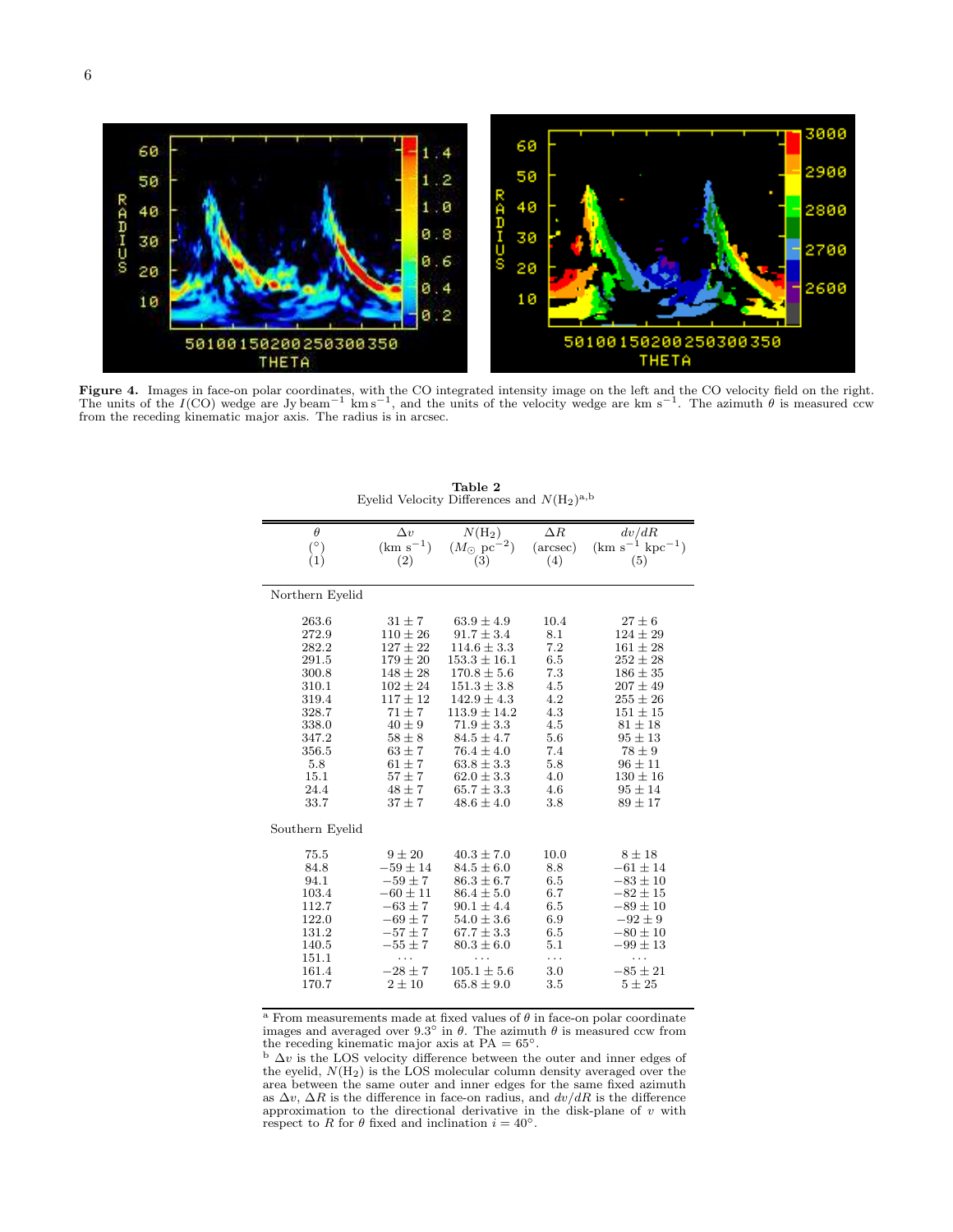

<span id="page-6-0"></span>Figure 5. Top: H I isovelocity contours of IC 2163 overlaid on the CO velocity field. The CO velocity wedge is in units of km  $s^{-1}$ , and the H I velocity contours are at 2640 ... (20) ... 2960 km s<sup>-1</sup>. Bottom:  $N(H I)$  contours of IC 2163 overlaid on  $I(CO)$ . The H I contours levels are 5, 10, 15, 20, and 25  $M_{\odot}$  pc<sup>-2</sup>. The  $I(CO)$  wedge is in units of Jy beam<sup>-1</sup> km s<sup>-1</sup>, where 1 Jy beam<sup>-1</sup> is equivalent to  $T_b = 30.7$  K, and 1 Jy beam<sup>-1</sup> km s<sup>-1</sup> corresponds to a molecular column density of 88.6  $M_{\odot}$  pc<sup>-2</sup>. The lowest  $\dot{N}$ (H I) contour level is equivalent to  $3\times$  the rms noise over two channel widths. The beam symbol represents the H I resolution. Massive H I clouds I3 and I5 from [Elmegreen et al. \(1995a](#page-13-3)) are labelled.

tangential streaming component  $\Delta v_t$  dominates  $\Delta v_c$  at the eyelids.

If we take the duration of a specific ocular disturbance to be of the order of the ocular radius divided by the streaming motions at the ocular, then the present ocular structure in IC 2163 should last for a timescale of the order of several  $\times 10^7$  yr.

### 3.2. Comparison between CO and H I Velocity Fields

[Elmegreen et al. \(1995a\)](#page-13-3) separate the H I associated with IC 2163 from that associated with NGC 2207. For IC 2163, the top panel of Figure [5](#page-6-0) displays H I isovelocity contours overlaid on the CO velocity field, the bottom panel of Figure [5](#page-6-0) has H I column densiy contours overlaid on  $I(CO)$ , and Figure [6](#page-6-1) has the same  $N(H I)$ contours overlaid on the HST B-band image. The lowest  $N(H I)$  contour level in these figures is 5  $M_{\odot}$  pc<sup>-2</sup>, which is equivalent to  $3\times$  the rms noise over two channel widths. The beam symbol represents the H I resolution; the H I point spread function (PSF) has FWHM equal to  $13.5'' \times 12''$ ,  $PA = 90^\circ$ . Thus the H I images provide a considerably less detailed view than our CO data with a resolution of  $2'' \times 1.5''$ .

In the CO velocity field, the kinematic major axis is at position angle  $\overline{PA} = 65^{\circ} \pm 5^{\circ}$ : on the outer edge of the eyelids, the highest velocity molecular gas is at PA  $= 65<sup>°</sup>$  on the northern eyelid and diametrically opposite



<span id="page-6-1"></span>**Figure 6.**  $N(H I)$  contours of IC 2163 from the bottom panel of Figure [5](#page-6-0) overlaid on the HST B image in grayscale. The beam symbol represents the H I resolution. The massive H I cloud I5 is labelled.

the lowest velocity molecular gas on the southern eyelid. This is consistent with the value  $PA = 65^{\circ} \pm 10^{\circ}$  that [Elmegreen et al. \(1995a\)](#page-13-3) obtain for the kinematic major axis in H I.

Because of tidal effects, the velocity fields in H I and CO are not regular, and in H I the dynamic center appears to be  $\sim 5''$  northeast of the nucleus. The largest amplitude wiggles in the H I isovelocity contours tend to be displaced toward the outer side of the CO eyelids. Not all of the wiggles in H I velocity contours just north of the northern eyelid have the same sense of curvature; in the vicinity of the massive H I cloud I5 [\(Elmegreen et al.](#page-13-3) [1995a\)](#page-13-3), labelled in the bottom panel of Figure [5,](#page-6-0) the curvature of the wiggles in the H I velocity contours reverses sense. This indicates complex flows in the H I gas related to this massive H I cloud. There are also pronounced wiggles in the H I velocity contours near the massive H I cloud I3, which is centered at the start of the tidal tail.

At the CO eyelids, the CO and H I isovelocity contours have a similar tilt at some locations but not at other locations, particularly on the southern eyelid. Some differences between the tilt of the CO and H I isovelocity contours at the eyelids may result from differences in spatial resolution and differences in where the column densities of molecular and atomic gas have local maxima.

The H I velocity dispersion at the massive H I clouds I5 and I3 is  $\sim 50 \text{ km s}^{-1}$  after correction for the velocity gradient across the ∼ 2 kpc synthesized beam [\(Elmegreen et al. 1995a\)](#page-13-3). [Elmegreen et al. \(2000\)](#page-13-6) suggest that these high values for the H I velocity dispersion could result from (a) high turbulence in the H I gas and lead to unusually large H I scale heights or from (b) several streams with different velocities within the H I synthesized beam. If the H I disk is thicker than normal, the H I velocities at higher altitudes may differ from those in the disk. For comparison, Section 5 below presents our measured values of the CO velocity dispersion in various parts of the galaxy pair.

The massive H I cloud I5, whose center lies outside of the CO eyelid and outside of the B-band ridge, is located northeast of the region of greatest  $N(\overline{H_2})$  on the northern eyelid. Based on  $H\alpha$  and 24  $\mu$ m emission, [Elmegreen et al. \(2016](#page-13-16)) find a very low star formation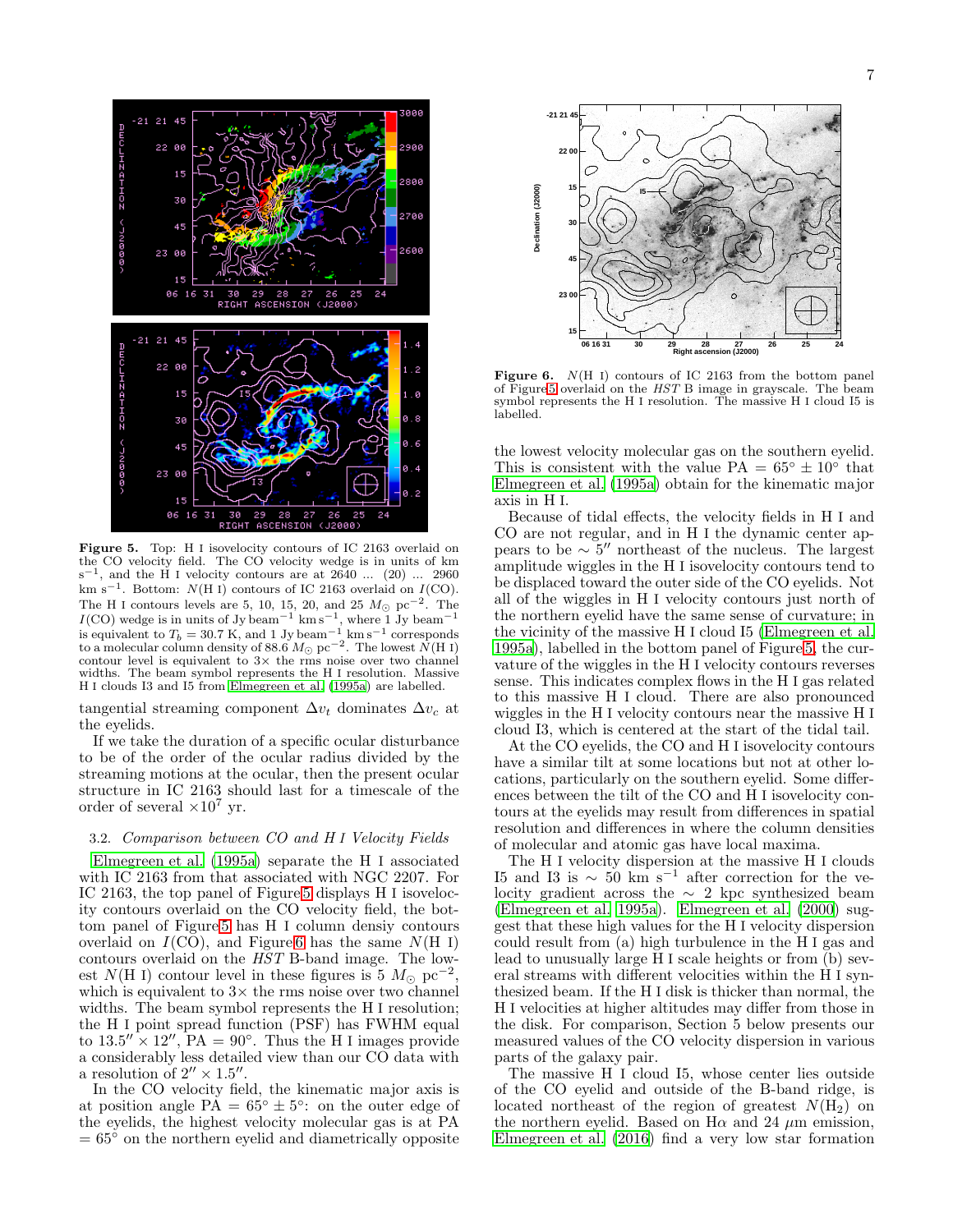rate in their aperture A10, which covers most of I5. Thus the H I here is not a product of photodissociation. I5 may be along (or part of) the stream producing the greatest concentration of molecular gas on the eyelids, and some of its H I may get converted into molecular gas in the eyelid compression zone.

### 3.3. Differences between North and South Eyelids

We compare the CO velocity field values of  $|\Delta v|/(\sin i)$ and  $|dv/dR|$  on the northern eyelid with those on the southern eyelid.

For  $\theta = 273^{\circ} - 310^{\circ}$  on the northern eyelid, the streaming motions in the disk  $\Delta v / (\sin i)$  range in magnitude from 159 km s<sup>-1</sup> to 278 km s<sup>-1</sup>, and the values of  $dv/dR$ are  $124 - 252$  km s<sup>-1</sup> kpc<sup>-1</sup>. Since this range of  $\theta$  lies within 40◦ of the H I kinematic minor axis, these velocities represent mainly radially inward motion of molecular gas at the outer edge of the northern eyelid relative to its inner edge. On the southern eyelid for  $\theta = 94^\circ - 131^\circ$ , there is little variation of  $\Delta v$  or of  $dv/dR$  with azimuth; the values of  $\Delta v/(\sin i)$  here are negative and have a mean magnitude  $93 \pm 11$  km s<sup>-1</sup>, and  $dv/dR$  has a mean magnitude of  $85 \pm 11$  km s<sup>-1</sup> kpc<sup>-1</sup>. Since this range of  $\theta$  is within 41 $\degree$  of the kinematic minor axis, the observed negative values of  $dv/dR$  on the southern eyelid here represent mainly radially inward motion of molecular gas at the outer edge of the southern eyelid relative to its inner edge. Thus in the CO velocity field the magnitude of the radial streaming motions and the values of  $|dv/dR|$  near the H I kinematic minor axis are considerably higher on the northern eyelid and vary much more with azimuth  $\theta$ than on the southern eyelid.

Our measurements find a relative velocity difference between the outer and inner edges of each eyelid in the direction that produces a compression zone at the eyelids. Although the sense of this velocity difference is consistent with having gas from the outer part of the galaxy flow inwards until it reaches the eyelids, an alternative interpretation would have the inner edge of the eyelids moving outwards with respect to the outer edge. To see if the inner edge of the eyelids is moving radially relative to the center of the disk, we compare the CO value of  $v_{\text{inner}}$  (the velocity at the inner edge of the eyelid) on the kinematic minor axis with  $v_{sys}$ . The values of  $v_{sys}$  (heliocentric, optical definition) listed by [Elmegreen et al.](#page-13-3) [\(1995a\)](#page-13-3) are  $2775 \pm 10 \text{ km s}^{-1}$  from the kinematic minor axis of their H I velocity field and  $2756 \pm 15$  km  $\rm s^{-1}$  from optical observations at the nucleus. The CO emission at the IC 2163 nucleus is faint and thus not useful for measuring  $v_{sys}$ .

After our CO velocities are converted to heliocentric, optical definition, the northern eyelid has  $v_{\text{inner}} = 2777 \pm$  $25 \text{ km s}^{-1}$  at  $\theta = 270^{\circ} \pm 5^{\circ}$ , consistent with the H I and optical values of  $v_{sys}$ . However the southern eyelid has  $v_{\text{inner}} = 2842 \pm 9 \text{ km s}^{-1}$  at  $\theta = 90^{\circ} \pm 3^{\circ}$ , which is appreciably higher than  $v_{sys}$ . The difference between the values of vinner on the northern and southern eyelids at the kinematic minor axis can be seen in the color displays of the CO velocity field in Figure [2](#page-4-0) and Figure [5](#page-6-0) where the northern eyelid is dark green and the southern eyelid is light green at these positions. Relative to the center of the disk, the inner edge of the northern eyelid does not seem to be moving radially but the inner edge of the southern eyelid is moving radially outwards. After the gas streamed radially inward to form the eyelids, the inner edge of the southern eyelid may have started to move outward in a second ocular wave. Under certain conditions in the models by [Struck et al. \(2005\)](#page-13-12), a second ocular wave can form and propagate outward.

As noted in Section 3.2 above, the H I velocity field reveals a small apparent shift of the dynamic center of IC 2163 to the northeast of the center of the galaxy.

These various asymmetries may be evidence of a dynamic situation in which the evolution of the ocular is not symmetric about the center of the galaxy because of differences in the near-field tidal forces on the two eyelids as discussed in Section 3.4 below.

## 3.4. A Possible Qualitative Explanation for the Velocity Asymmetries

Section 3.3 points out certain velocity asymmetries in the ocular. Relative to us, the near side of IC 2163 is at PA = 335°. According to the model by [Elmegreen et al.](#page-13-11) [\(1995b\)](#page-13-11), this is also the side of IC 2163 that was closest to NGC 2207 as IC 2163 traveled behind NGC 2207 from the north and west to its present position partially behind the outer eastern side of NGC 2207. This means that most of the northern eyelid, in particular the part with values of  $\Delta v > 100 \text{ km s}^{-1}$ , is now on the side closest to NGC 2207. Thus the velocity asymmetries may result from differences in the near-field tidal forces on the two eyelids. The western end of the northern eyelid connects smoothly in shape and velocity to the tidal bridge arm between the galaxies. The eastern end of the southern eyelid connects smoothly in shape and velocity to the shocked gas returning to the main disk from the southern side (leading edge) of the broad H I tidal tail (see Figure [1](#page-2-0) and the CO and H I velocity fields in Figure [5\)](#page-6-0), which is on the side of IC 2163 farthest from NGC 2207.

#### 4. CORRELATION BETWEEN  $|DV/DR|$  AND THE MOLECULAR COLUMN DENSITIES

### 4.1. Observed Correlation

We consider what effect the large differences in velocity across the ∼ 1 kpc width of each eyelid have had on the molecular column densities there. In Figure [7,](#page-8-0) we plot the LOS molecular column density  $N(H_2)$  from Column (3) of Table [2](#page-5-1) versus the magnitude of the directional derivative  $|dv/dR|$  of the velocity with respect to R from Column (5) of that table. The measurements for the 15 values of azimuth  $\theta$  on the northern eyelid are plotted as red points; those for the 10 values of  $\theta$  on the southern eyelid are plotted as blue points. A linear regression of  $N(H_2)$  on  $|dv/dR|$  for all 25 points in this figure gives

$$
N(\text{H}_2) = 41 + (0.45 \pm 0.06) \left| \frac{dv}{dR} \right|,\tag{4}
$$

for  $N(\text{H}_2)$  in  $M_{\odot}$  pc<sup>-2</sup> and  $dv/dR$  in km s<sup>-1</sup> kpc<sup>-1</sup>. The correlation coefficient is 0.84 with 23 degrees of freedom, and thus there is a strong correlation. Because the northern eyelid has a substantially larger range of  $|dv/dR|$  than the southern eyelid, the regression tends to be dominated by the data on the northern eyelid. A linear regression for the 15 values of  $\theta$  on the northern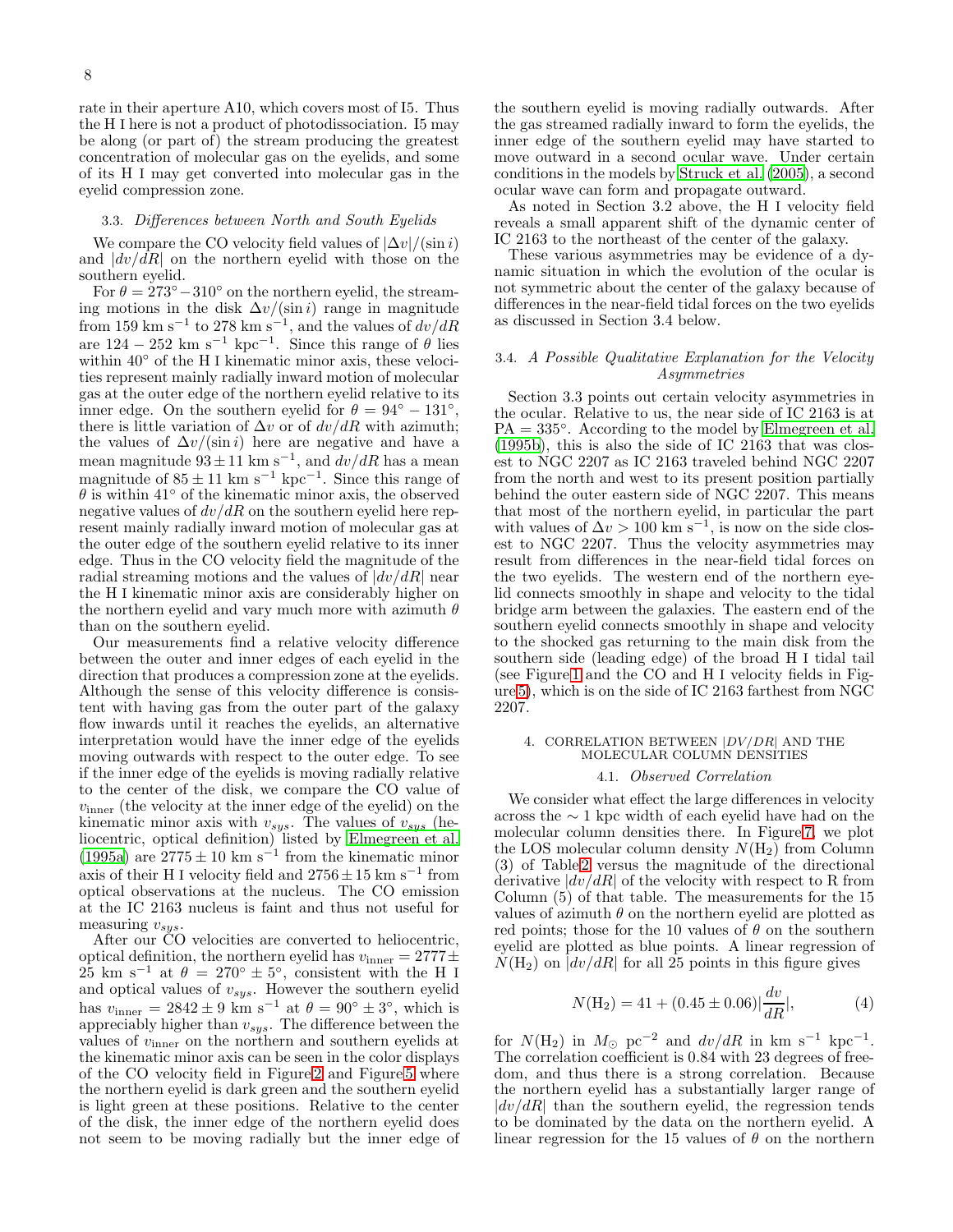

<span id="page-8-0"></span>Figure 7.  $N(H_2)$  versus  $|dv/dR|$  for 15 values of the azimuth  $\theta$ on the northern eyelid (the red points) and for 10 values of  $\theta$  on the southern eyelid (the blue points). The line is the fit to all 25 points and has a correlation coefficient of 0.84.

eyelid (the red points in Figure [7\)](#page-8-0) gives

$$
N(\text{H}_2) = 28 + (0.52 \pm 0.08) \left| \frac{dv}{dR} \right| \tag{5}
$$

and a correlation coefficient of 0.87 with 13 degrees of freedom.

The  $|dv/dR|$  values in this figure involve a combination of radial and tangential streaming. We assume that at the eyelids the tangential streaming  $\Delta v_t \simeq \Delta v_{\theta}$ . For the northern eyelid, the point for  $\theta \simeq 270^{\circ}$  (where the measured  $|dv/dR|$  represents pure radial streaming) and the point for  $\theta \simeq 0^{\circ}$  (where the measured  $|dv/dR|$  represents pure tangential streaming) lie on or very close to the fitted line in Figure [7.](#page-8-0) We do not measure the density contrast (eyelid/pre-eyelid) directly since our interferometric observations do not detect the pre-eyelid molecular column density.

Our choice of value for  $X_{\rm CO}$  is listed in Section 2. If we were to choose a different value of  $X_{\text{CO}}$  for the eyelids, without varying its value with azimuth along the eyelid, this would change the slope of the fitted line in Figure [7,](#page-8-0) but there would still be a strong correlation between  $N(H_2)$  and  $|dv/dR|$ .

The following factors may lead to some of the scatter seen in Figure [7](#page-8-0) and/or decrease the slope of the line. (a) After losing some azimuthal velocity in the shock/shear zone in the eyelids, the gas will start to fall inward slowly. This would tend to decrease its density at the inner edge of the eyelid and should have a stronger effect for stronger shocks. In Figure [4](#page-5-0) the CO emission from the southern eyelid appears more ratty at the inner edge than at the outer edge, which may be a consequence of shocks generating turbulence. (b) According to the encounter simulations, the gas reaching the eyelid comes in from a range of radii R.

### 4.2. Interpretation of Correlation between  $|dv/dR|$  and the Molecular Column Densities

The radial compression at the eyelids causes an increase in the gas column density by direct radial impact and also leads to a high rate of shear there. One expects shocks and compression from the radial streaming and also from the shear associated with tangential streaming; both types of streaming can lead to intersecting gas streams.

The following argument based on angular momentum conservation computes the rate of shear arising from radial streaming into the eyelids. Consider particles in an annulus bounded by radii  $R_2$  and  $R_1$  with  $R_1 < R_2$  and initial azimuthal velocities  $v_{\theta,2} = v_{\theta,1} = v_{\theta}^*$  (for a flat rotation curve). If a perturbation kicks particles inward from  $R_2$  to radius  $R_{\text{outer}}$  (partway between  $R_1$  and  $R_2$ ) and kicks particles outward from  $R_1$  to radius  $R_{\text{inner}}$  to form a thinner annulus bounded by  $R_{\rm inner}$  and  $R_{\rm outer},$ with  $R_{\text{inner}} < R_{\text{outer}}$ , then by angular momentum conservation, the azimuthal velocity of particles initially at  $R_2$  speeds up to

$$
v_{\theta, \text{outer}} = v_{\theta}^* \left( \frac{R_2}{R_{\text{outer}}} \right), \tag{6}
$$

and the azimuthal velocity of particles initially at  $R_1$ slows down to

$$
v_{\theta,\text{inner}} = v_{\theta}^* \left( \frac{R_1}{R_{\text{inner}}} \right). \tag{7}
$$

The rate of shear between  $R_{\text{outer}}$  and  $R_{\text{inner}}$ 

$$
\gamma = \frac{v_{\theta, \text{outer}} - v_{\theta, \text{inner}}}{R_{\text{outer}} - R_{\text{inner}}}.
$$
\n(8)

Substituting for  $v_{\theta, \text{outer}}$  and  $v_{\theta, \text{inner}}$  gives

$$
\gamma = v_{\theta}^* \frac{(R_2/R_{\text{outer}} - R_1/R_{\text{inner}})}{R_{\text{outer}} - R_{\text{inner}}}
$$

$$
= v_{\theta}^* \frac{(R_2R_{\text{inner}} - R_1R_{\text{outer}})}{R_{\text{outer}}R_{\text{inner}}(R_{\text{outer}} - R_{\text{inner}})}.
$$
(9)

Then setting  $R_{\text{outer}} \approx R_{\text{inner}} \approx R$ , this reduces to

$$
\gamma = (v_{\theta}^*/R)\frac{R_2 - R_1}{R_{\text{outer}} - R_{\text{inner}}}.\tag{10}
$$

The density contrast is

$$
\frac{\rho_{\text{compressed}}}{\rho_{\text{initial}}} = \frac{R_2 - R_1}{R_{\text{outer}} - R_{\text{inner}}}.\tag{11}
$$

Comparison of Equations (10) and (11) shows the proportionality between the rate of shear and the density contrast:

$$
\frac{\rho_{\text{compressed}}}{\rho_{\text{initial}}} = (R/v_{\theta}^*)\gamma,\tag{12}
$$

where  $\gamma = \Delta v_{\theta} / \Delta R$  is the rate of shear.

The rate of shear and the column density contrast correlate with each other because both result from the radial compression of the eyelid.

From our data, we are unable to disentangle how much of the observed correlation in Figure [7](#page-8-0) is due to direct radial impact and how much is a subsequent consequence of the shocks in the intersecting gas streams that arise from shear.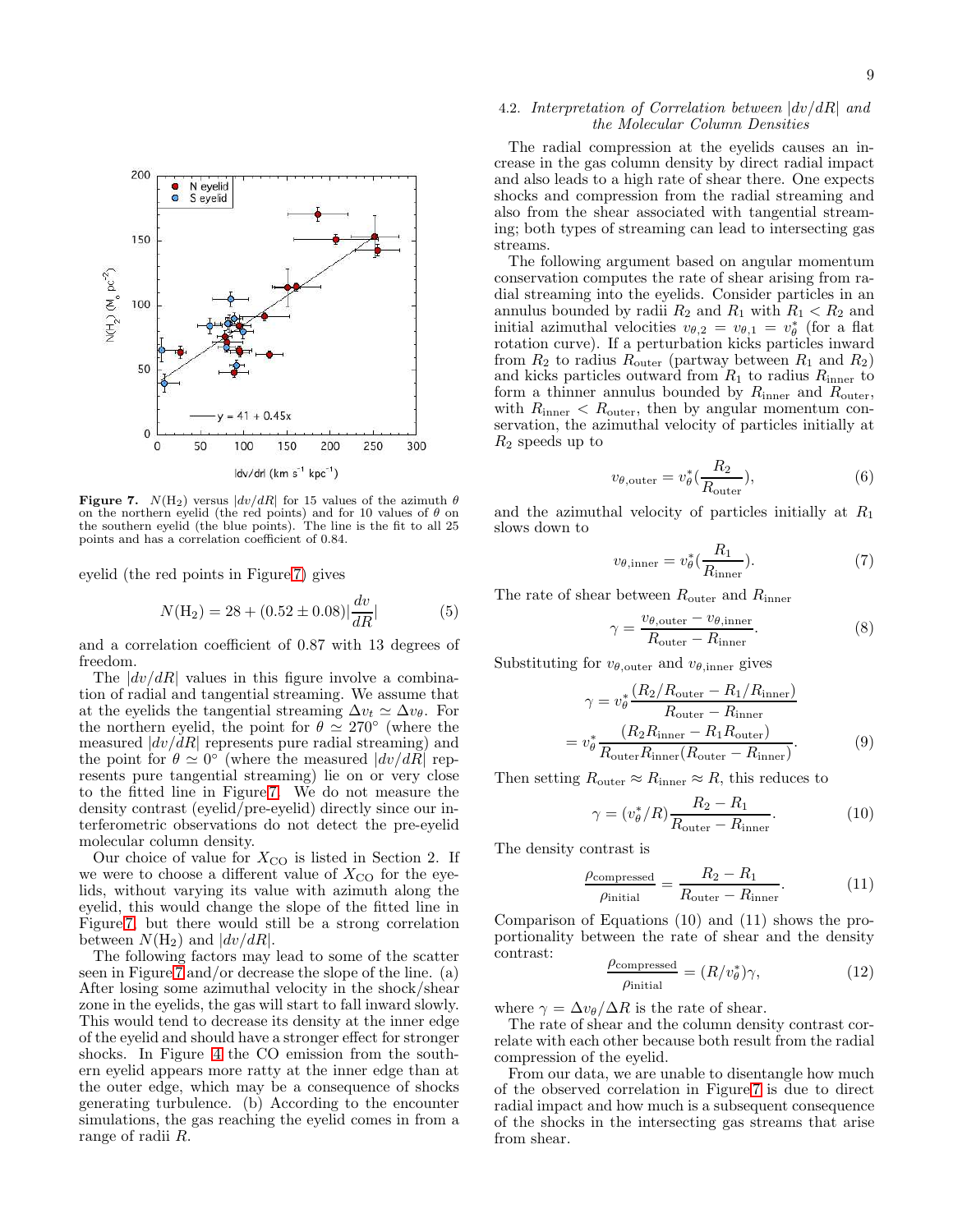



Figure 8. Top: CO velocity dispersion image with wedge in units of km s<sup>−1</sup> before correction for velocity gradient across the FWHM of the PSF. Table [3](#page-10-0) lists the mean values of the velocity dispersion for the boxes labelled with W's. Bottom: CO velocity dispersion after correction for the velocity gradient. The velocity dispersion on a substantial part of the eyelids of IC 2163 is significantly greater than in the spiral arms of NGC 2207. See text about the dynamically complex regions labelled A, B, and C.

<span id="page-9-0"></span>

<span id="page-9-1"></span>Figure 9. Left: HiRes 24  $\mu$ m image of IC2163. Right: H $\alpha$  image of IC 2163. Numbered circles (3.6" in radius) mark the locations of the brighter Spitzer 8  $\mu$ m star-forming clumps listed by [Elmegreen et al. \(2006](#page-13-8)), except for the two circles labelled C1 and C2, which are discussed in the text.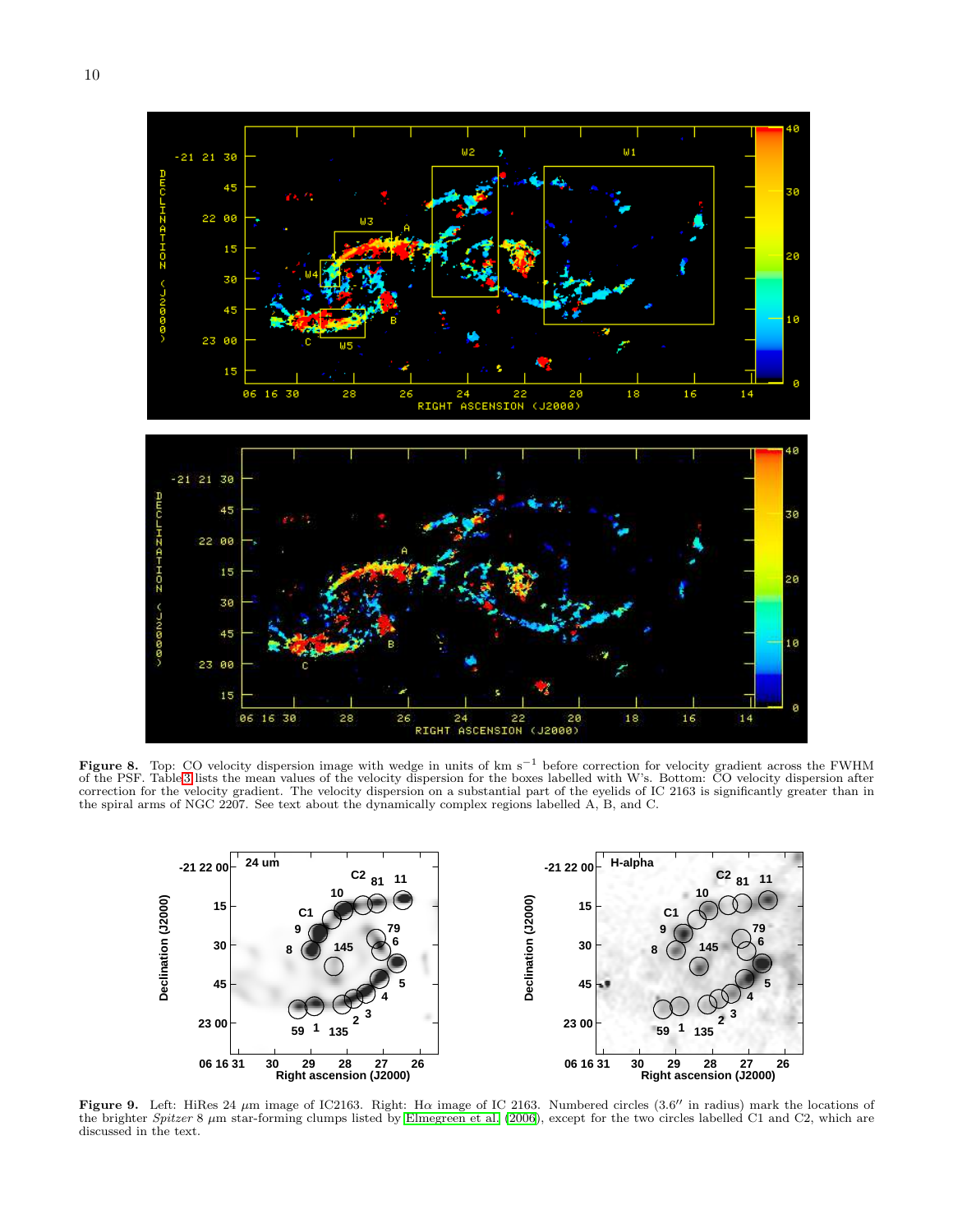Table 3 CO Velocity Dispersion

<span id="page-10-0"></span>

| Portion of Galaxy Pair                                                                                                | $\sigma_{v}^{\mathrm{a}}$<br>$(km s^{-1})$ | corrected $\sigma_v$ <sup>a</sup><br>$(km s^{-1})$ |
|-----------------------------------------------------------------------------------------------------------------------|--------------------------------------------|----------------------------------------------------|
| Spiral arms of NGC 2207 <sup>b</sup><br>(W1) west of central bar<br>$(W2)$ east of central bar                        | $12 \pm 11$<br>$18 \pm 17$                 | $10 + 10$<br>$16 + 16$                             |
| Features in IC 2163 <sup>b</sup><br>(W3) northern eyelid<br>$(W4)$ IR $8 + IR$ 9 <sup>c</sup><br>(W5) southern eyelid | $42 + 21$<br>$15 \pm 6$<br>$36 + 30$       | $37 + 20$<br>$12 \pm 6$<br>$34 \pm 30$             |

 $\frac{a}{a}$  mean of unblanked pixels  $\pm$  rms scatter in the region

<sup>b</sup> see boxes marked in Figure [8](#page-9-0)

c IR 8 and IR 9 are the IRAC clumps marked in Figure [9.](#page-9-1)

#### 5. CO VELOCITY DISPERSION

Since intersecting gas streams and shocks in the eyelid compression zone should increase the turbulence there, we consider whether the CO observations show evidence of high velocity dispersion in the eyelids.

Figure [8](#page-9-0) displays the CO velocity dispersion images before and after correcting for the mean velocity gradient across the FWHM of the PSF. For the various portions of the galaxy pair indicated by the boxes in the top panel of this figure, Table [3](#page-10-0) lists the mean values of the uncorrected CO velocity dispersion  $\sigma_v$ , the corrected velocity dispersion  $(\sigma_v)_{\text{corr}}$ , and their rms scatter.

For the spiral arms of NGC 2207 on its western (anticompanion) side, the mean  $(\sigma_v)_{\text{corr}} \pm \text{rms}$  scatter is  $10 \pm 10$  km s<sup>-1</sup>. This is consistent with the value of the CO velocity dispersion that [Mogotsi et al. \(2016\)](#page-13-17) find for bright CO emission in normal, nearby galaxies; their average for the CO mean velocity dispersions in 11 galaxies is  $10.5 \pm 3.6$  km s<sup>-1</sup>, with a range of 7 to 15 km s<sup>-1</sup>. Our mean value of  $(\sigma_v)_{\text{corr}}$  for the spiral arms of NGC 2207 on its companion side is somewhat higher than on its western side.

The CO velocity dispersion in a subtantial part of the eyelids is significantly higher than on the spiral arms of NGC 2207. As discussed below, we exclude from the eyelids the three dynamically complex regions labelled A, B, and C in Figure [8;](#page-9-0) they lie outside the range of  $\theta$  studied in Table [2.](#page-5-1) Over much of the eyelids, the values of  $(\sigma_v)_{\text{corr}}$  are high. However both eyelids have some regions, e.g., the IRAC clumps IR 8 plus IR 9 on the northern eyelid and IR 3 on the southern eyelid (see Fig-ure [9](#page-9-1) for the locations of these clumps), where  $(\sigma_v)_{\text{corr}}$  is nearly the same as [Mogotsi et al. \(2016\)](#page-13-17) find in normal galaxies. Our method of correcting  $\sigma_v$  for the mean velocity gradient across the synthesized beam introduced considerable blanking at these locations. The velocity dispersion before correcting for the velocity gradient (see the top panel of Figure [8](#page-9-0) and Table [3\)](#page-10-0) is also not particularly high in these regions.

We rule out stellar feedback as the source of the high values of  $(\sigma_v)_{\text{corr}}$  on the eyelids by comparing the locations of the bright clumps of 24  $\mu$ m and H $\alpha$  emission in IC 2163 (see Figure [9\)](#page-9-1) with where the high values of velocity dispersion occur. The northern eyelid clumps IR 11, IR 10, IR 9, and IR 8 and the southern eyelid clumps IR 5, IR 4, and IR 3 are the most luminous clumps of 24  $\mu$ m emission in IC 2163 and are also bright in H $\alpha$ . Of these, IR 11, IR 10, IR 5 (which partially overlaps Region B), and IR 4 have  $(\sigma_v)_{\text{corr}} \geq 34 \text{ km s}^{-1}$ , whereas IR 8, IR 9, and IR 3 have  $(\sigma_v)_{\text{corr}} \simeq 11 \text{ km s}^{-1}$ . IR 9 is the second most luminous star-forming region in NGC 2207/IC 2163 in 8  $\mu$ m, 24  $\mu$ m, and  $\lambda$ 6 cm radio continuum emission [\(Elmegreen et al. 2006;](#page-13-8) [Kaufman et al.](#page-13-9) [2012;](#page-13-9) [Elmegreen et al. 2016](#page-13-16)). In contrast, on the northern eyelid, the locations labelled C1 and C2 in Figure [9](#page-9-1) have  $(\sigma_v)_{\text{corr}} = 27 \text{ km s}^{-1}$  and 35 km s<sup>-1</sup>, resp., but do not contain bright clumps of 24  $\mu$ m or H $\alpha$  emission.

Turbulence generated by the ocular shock front remains as a viable explanation for the high values of  $(\sigma_v)_{\text{corr}}$  on much of the eyelids. The observed velocity dispersions may be an immediate result of the impact and shear in the eyelids or a subsequent development of microturbulence (random motions on small scales) as the components of the gas mix. Gravitational energy powers the microturbulence via gravito-hydrodynamic instabilities. The regions of low  $(\sigma_v)_{\text{corr}}$  on both eyelids may be where the microturbulence dissipated, the energy was radiated away, and the gas was not stirred up again. These regions are farthest along the northern eyelid from the tidal bridge arm and somewhat far along the southern eyelid from the tidal tail. The presence of high velocity dispersion on substantial portions of the eyelids seems consistent with the prolonged effect of the prograde tidal force exerted by NGC 2207 on IC 2163 and thus in accord with the numerical models for the encounter by [Elmegreen et al. \(1995b](#page-13-11), [2000](#page-13-6)) and [Struck et al. \(2005\)](#page-13-12).

Gas streaming radially inward from the outer part of the galaxy may dissipate a lot of translational kinetic energy via shock heating or microturbulence in the eyelid compression zone. The amount of heating would depend on the details of how the gas flows into the eyelids, which is beyond what we can derive from the present data. [Kaufman et al. \(2012\)](#page-13-9) find that the flux density ratio of 8  $\mu$ m to  $\lambda$ 6 cm radio continuum emission is a factor of two greater in the IRAC clumps on the eyelids than elsewhere in this galaxy pair, possibly an indication of shock-heated  $H_2$  in the eyelids.

Figure [10](#page-12-0) displays samples of line profiles from the unmasked cube for the various boxes marked with W's in Figure [8](#page-9-0) and from Region A. At a number of positions in these W-box samples, we compare the value of  $\sigma_v$  from fitting the line profile in the unmasked cube with a single Gaussian to the value of  $\sigma_v$  from the second moment image in the top panel of Figure [8](#page-9-0) (i.e., from the masked cube). The ratio of the Gaussian  $\sigma_v$  to the second moment  $\sigma_v$  has a mean value of 0.98, with an rms scatter of  $\pm 0.18$ . In box W3 and much of box W5 on the eyelids, the line profiles are broad; the high values of  $(\sigma_v)_{\text{corr}}$  result here from elevated turbulence. The line profiles in boxes W1 and W2 in NGC 2207 are narrow.

Region A at  $\theta \simeq 240^{\circ}$  is where the northern eyelid joins the tidal bridge arm, and Region C at  $\theta \simeq 60^{\circ}$  is where the southern eyelid joins the tidal tail. These are regions of complicated dynamics where the orbits change [see, for example, Fig. 2 in [Elmegreen et al. \(2000](#page-13-6))]. Region C is part of the massive H I cloud I3 (see Section  $3.2$ ), which has a mean H I velocity dispersion of 51 km  $s^{-1}$ . Region B ( $\theta \simeq 180^{\circ}$ ) where the inner spiral arm seems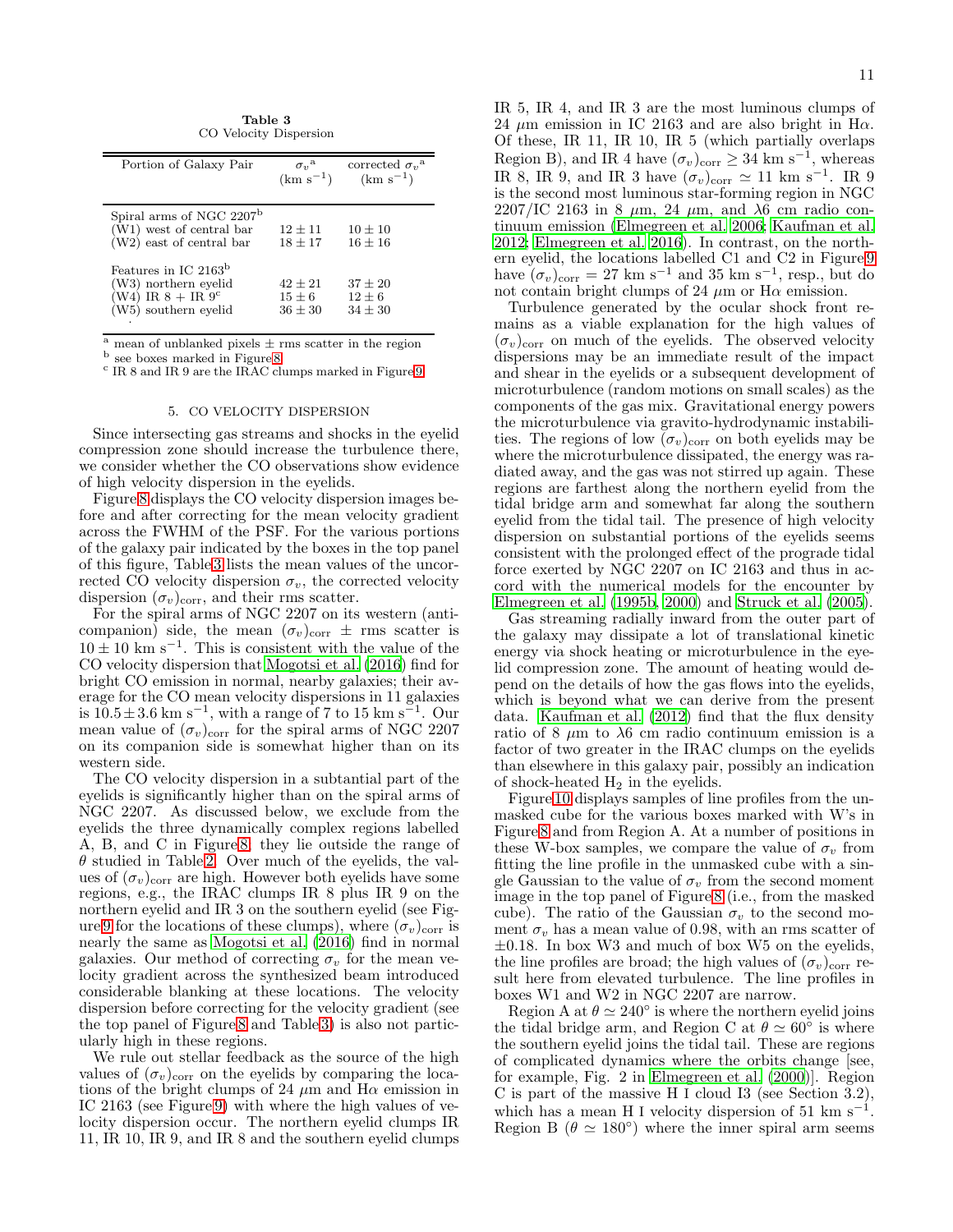to join the southern eyelid is another region of complex dynamics. In Region A, many of the line profiles consist of two narrow peaks separated by  $> 60 \text{ km s}^{-1}$ , and thus Region A is not a region of high turbulence. In Regions B and C, the situation from the line profiles is less clear.

# 6. CONCLUSIONS

In the encounter simulations by [Elmegreen et al.](#page-13-11) [\(1995b](#page-13-11), [2000\)](#page-13-6) and [Struck et al. \(2005](#page-13-12)) for this galaxy pair, the prograde tidal force exerted on IC 2163 pulls outward on two opposite quadrants, producing the tidal tail and the tidal bridge, and pinches inward on the other two quadrants, producing the ocular structure. Although close, prograde, approximately in-plane collisions between disk galaxies of similar mass are not uncommon, only a few galaxies exhibiting ocular structure are known [\(Kaufman et al. 1997,](#page-13-4) [1999\)](#page-13-5) because the ocular stage lasts for only an short time, e.g., the duration of the present ocular disturbance in IC 2163 is of the order of several  $\times 10^7$  yr. Our ALMA <sup>12</sup>CO  $J = 1 \rightarrow 0$ observations of the galaxy pair NGC 2207/IC 2163 with  $2'' \times 1.5''$  resolution provide the first observational confirmation from velocity data with sufficiently high spatial resolution of how ocular structure develops in such an encounter. This supports numerical models for the effects of close, prograde encounters in general.

We find large LOS velocity differences  $|\Delta v|$  across the  $\sim 6''$  (= 1 kpc) width of each eyelid of the ocular, some in excess of 100 km s<sup>−</sup><sup>1</sup> over a wide range of azimuths. These are a mixture of radial and azimuthal streaming of gas at the outer edge of the eyelid relative to its inner edge. The sense of the radial streaming at the eyelids is consistent with the idea that material from the outer part of IC 2163 flows inward until it hits an angular momentum barrier, where the radial streaming slows down abruptly and produces the observed galactic-scale pileup/shock zone at the eyelids. Across the 1 kpc width of each eyelid, the corresponding values of  $|dv/dR|$  in the disk-plane are large, with some on the northern eyelid in excess of 150 km  $s^{-1}$  kpc<sup>-1</sup>.

We note velocity asymmetries between the northern and southern eyelids and conjecture that these may result from differences in the near-field tidal forces on the two eyelids.

Radial streaming into the eyelids causes an increase in the gas column density by direct radial impact and also, with angular momentum conservation, leads to a high rate of shear. We find a strong correlation at fixed values of azimuth between the molecular column density and  $|dv/dR|$ . Such a correlation may arise from a combination of the shocks produced by direct radial impact and the shocks in the intersecting gas streams resulting from shear.

Substantial portions of the eyelids have high CO velocity dispersion, which is not a product of stellar feedback. Since turbulence generated by the ocular shock front is an expected consequence of the prolonged prograde tidal force of NGC 2207 on IC 2163, the presence of high velocity dispersion on the eyelids is in accord with the above numerical models for the encounter.

The SPH model for NGC 2207/IC 2163 by [Struck et al.](#page-13-12) [\(2005\)](#page-13-12) has a full treatment of both galaxies simultaneously and handles gas plus stars but does not have sufficient number of particles or spatial resolution at the level of the eyelid width for predicting the values of  $\Delta v$  as a function of azimuth in the eyelids. The latter is left for future models.

This paper makes use of the following ALMA data:  $ADS/JAO.ALMA \# 2012.1.00357.S. ALMA is a partner$ ship of ESO (representing its member states), NSF (USA) and NINS (Japan), together with NRC (Canada) and NSC and ASIAA (Taiwan) and KASI (Republic of Korea), in cooperation with the Republic of Chile. The Joint ALMA Observatory is operated by ESO, AUI/NRAO and NAOJ. The National Radio Astronomy Observatory is a facility of the National Science Foundation operated under cooperative agreement by Associated Universities, Inc. This research made use of the NASA/IPAC Extragalactic Database (NED) which is operated by the Jet Propulsion Laboratory, California Institute of Technology, under contract with the National Aeronautics and Space Administration. EB acknowledges support from the UK Science and Technology Facilities Council [grant number ST/M001008/1]. FB acknowledges funding from the EU through grant ERC-StG-257720.

We thank Thangasamy Velusamy for providing their HiRes 24  $\mu$ m FITS image to us. We thank the referee for making detailed comments and constructive suggestions.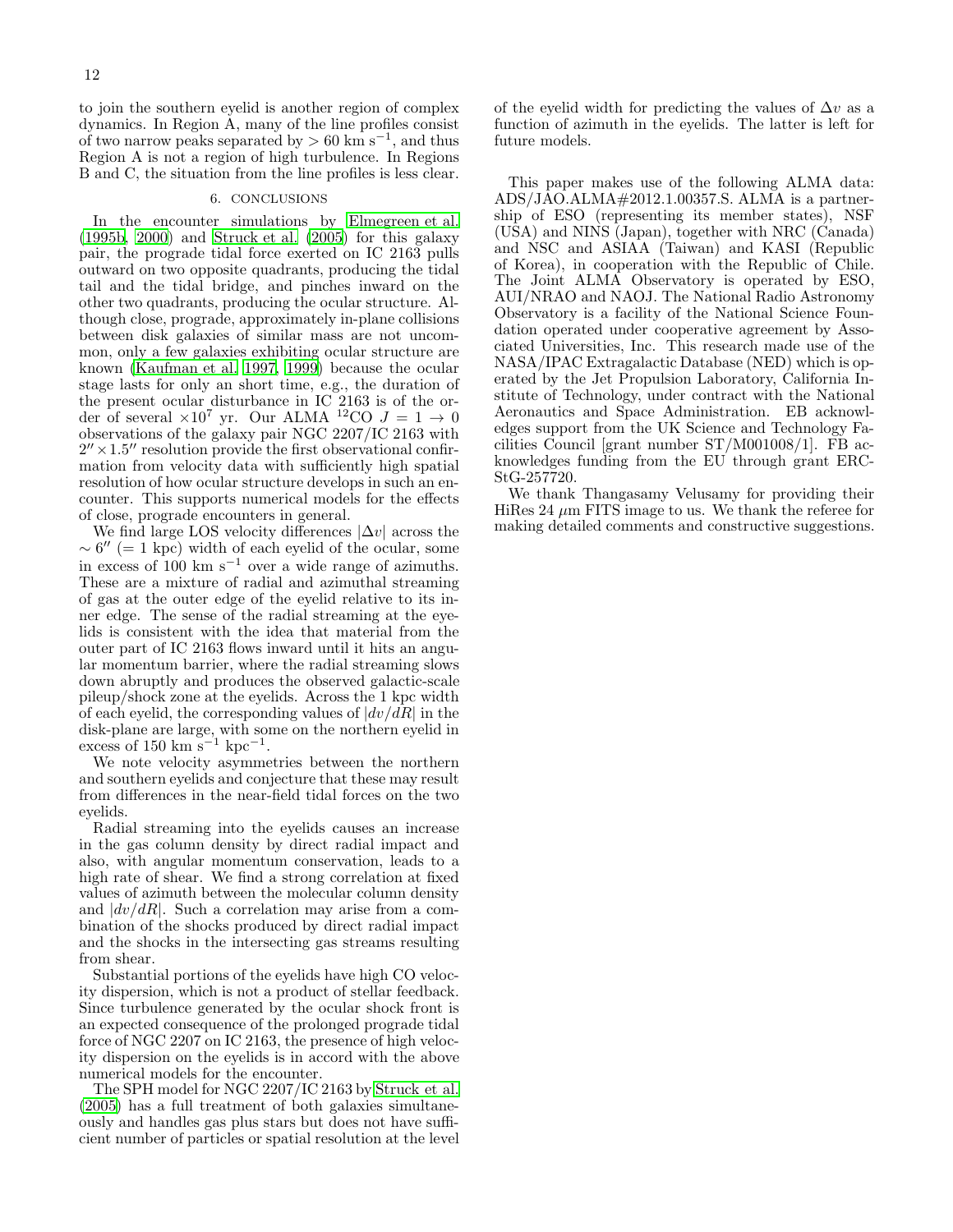

<span id="page-12-0"></span>Figure 10. Samples of CO line profiles, spaced 1" apart, from the unmasked cube for the various boxes marked with W's in Figure [8](#page-9-0) and from Region A. Each set of line profiles has the same velocity scale but, as labelled, may differ in intensity scale. The rms noise is 3.7 mJy beam<sup>-1</sup>. On the eyelids, these samples are from the locations of IR 10, I The high values of  $(\sigma_v)_{\text{corr}}$  in Region A result from separate features, not high turbulence.